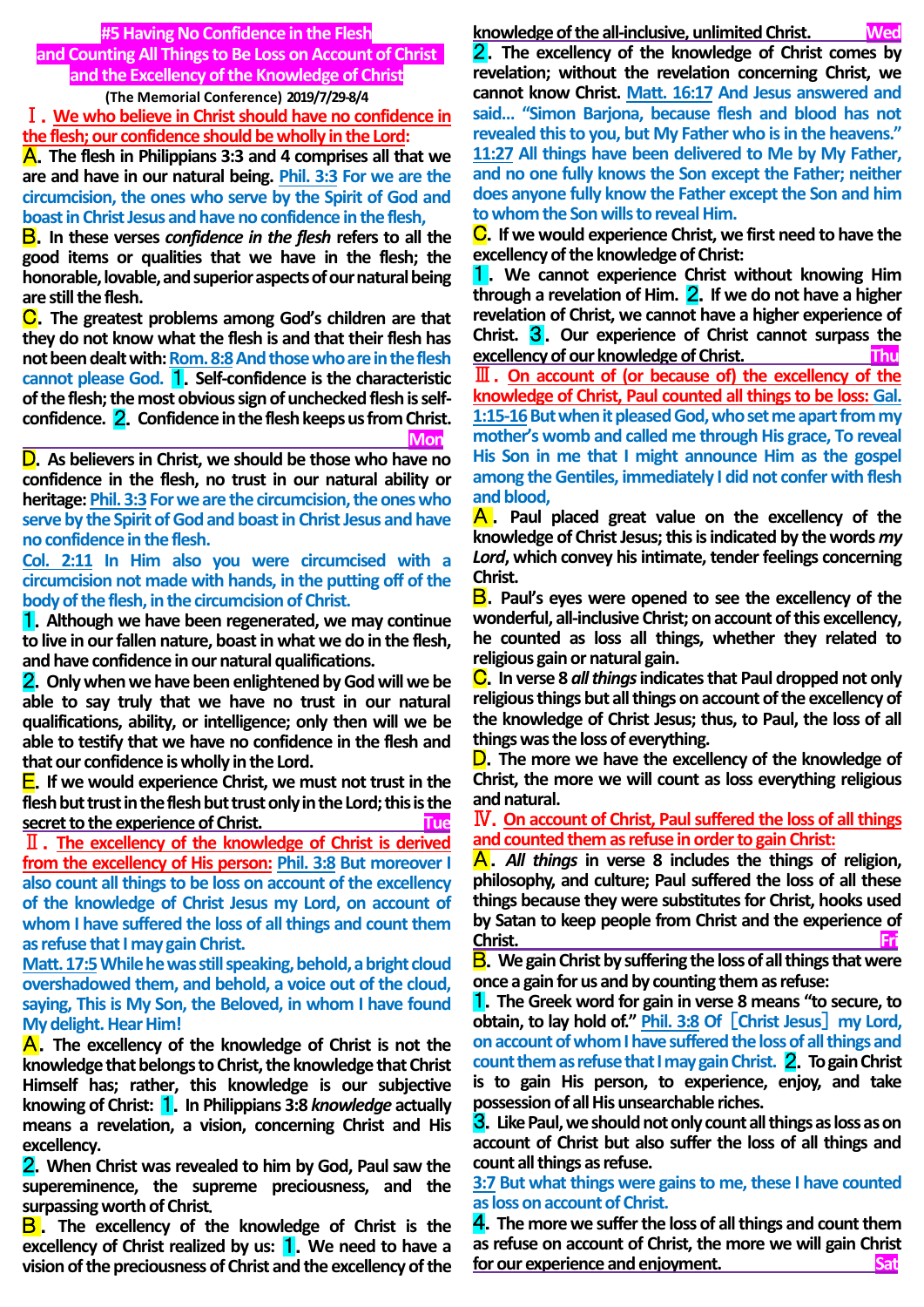Crucial Point(1):Serve by the Spirit of God and boast in Christ **Jesus and have no confidence in the flesh (Phil. 3:3)**

**OL1: Self-confidence is the characteristic of the flesh; the most obvious sign of unchecked flesh is self-confidence. Confidence in the flesh keeps us from Christ.**

**OL2:The greatest problems among God's children are that they do not know what the flesh is and that their flesh has not been dealt with:**

**OL3:Only when we have been enlightened by God will we be able to say truly that we have no trust in our natural qualifications, ability, or intelligence; only then will we be able to testify that we have no confidence in the flesh and that our confidence is wholly in the Lord.** 

**OL4:If we would experience Christ, we must not trust in the flesh but trust in the flesh but trust only in the Lord; this is the secret to the experience of Christ.**

**Many Christians think that having confidence in the flesh means having confidence in the sinful elements of our human nature, but this is not the meaning of flesh in Philippians 3:3.... After Paul says that he had no confidence in the flesh, he goes on to say that he was circumcised the eighth day, that he was of the race of Israel, that he was of the tribe of Benjamin, that he was a Hebrew born of the Hebrews, that as to the law he was a Pharisee, that as to zeal he persecuted the church, and that as to the righteousness which is in the law he had become blameless. All these things were aspects of Paul's flesh. However, probably you have never regarded such things as the flesh. We think that the flesh includes only evil things but not good things. Nevertheless, the honorable, lovable, and superior aspects of our natural being are still the flesh. All that Paul did as to the law and as to zeal was flesh and of the flesh. His righteousness as to the law was also flesh. All the seven characteristics listed by Paul in these verses are aspects of the flesh because they all are natural and are neither of Christ nor of the Spirit of God. Anything natural, whether it is good or evil, is the flesh. The Jews had confidence in their flesh, having confidence in what they were by their natural birth. But we Christians should not have confidence in anything**  we have by our natural birth, for anything of our natural birth is **part of the flesh.** 

**The most obvious sign of unchecked flesh is self-confidence. Self-confidence is the characteristic of the flesh. Philippians 3:3 says, "We are the circumcision, the ones who...have no confidence in the flesh."To put no trust in the flesh is to have no confidence in the flesh. All those who have been smitten by the cross are broken. Although their person may remain, they have learned to fear God and no longer put their trust and confidence in themselves. Before a person is dealt with by the Lord, he quickly judges anything that comes his way. He opens his mouth and makes judgments quickly. But after a person has been dealt with by the Lord, he does not judge lightly; he no longer has any confidence. No one who makes quick proposals and believes in his own strength knows the cross. Such a person has never experienced the work of the cross. Once our flesh is circumcised, we will not believe in ourselves any longer. We will not be that full of confidence, and we will not express our opinions easily. Before the Lord, we must see that we are weak, powerless, helpless, and faltering.** 

### **Application to the serving ones**:

**All of you who got saved are the new testament priests of the gospel. Please go out every week to practice gospel and shepherding. If you practice these faithfully every week, your district would surely increase. On 13th of July,** 

**the perfecting training for the responsible ones was held in Tokyo and had fellowship concerning "the practice of gospel and shepherding every week". We have decided to make this 1st year of Reiwa "the first year of Increase" of the churches in Japan, encouraging one another to practice positively. Please dive into the flow of the Spirit and serve in the flow faithfully.** 

**As you serve in gospel and shepherding, please learn to "serve by the Spirit of God and boast in Christ Jesus and have no confidence in the flesh, (Phil. 3:3)". The flesh here is not only something evil as in "the works of the flesh are manifest, which are such things as fornication, uncleanness, lasciviousness, Idolatry, sorcery, enmities, strife, jealousy, outbursts of anger, factions, divisions, sects, envyings, bouts of drunkenness, carousings, and things like these, of which I tell you beforehand, even as I have said before, that those who practice such things will not inherit the kingdom of God (Gal. 5:19-21)", but also the trust of good things such as"good birth", "excellent education" and "excellent performance". You should not serve with your jealousy or rivalry. But not only so, please recognize that trusting your own ability or wonderful past experiences is also to have confidence in flesh. "Confidence in flesh" means man would trust himself/herself and not trusting God. Flesh includes things of evil and of good. If you only relay on the successful experience of the gospel in the past and not trusting God nor serve by the Spirit of God, God can not bless your gospel activity. It doesn't mean that your experiences in the past are wrong, but it is wrong to trust the past experiencesand not trusting God. Alsothe flesh boast in itself and does not boast in Christ Jesus.** 

**Prayer**:**"Oh Lord Jesus, I will learn to serve by the Spirit of God and boast in Christ Jesus and have no confidence in flesh" in my service of gospel and shepherding. Together with the serving brothers and sisters in the churches whole Japan, let me get into the flow of the Holy Spirit and serve by the Spirit of God, putting my confidence on the cross, boasting in Christ Jesus, not relying on myself, but relying on God and learn to serve. Bless "the first year of Increase" in Japan! Amen!**

## **Crucial Point②:On account of the excellency of the knowledge of Christ, we need to learn the truth concerning Christ every week**

**OL1:The excellency of the knowledge of Christ is not the knowledge that belongs to Christ, the knowledge that Christ Himself has; rather, this knowledge is our subjective knowing of Christ:**

**OL2:In Philippians 3:8 knowledge actually means a revelation, a vision, concerning Christ and His excellency. When Christ was revealed to him by God, Paul saw the supereminence, the supreme preciousness, and the surpassing worth of Christ.**

**OL3: If we would experience Christ, we first need to have the excellency of the knowledge of Christ.**

**The excellency of the knowledge of Christ is derived from the excellency of His person. The Jews consider the law of God given through Moses the most excellent thing in history. Hence, they are zealous for the law. Paul participated in that zeal. But when Christ was revealed to him by God, he saw that the excellency, the supereminence, the supreme preciousness, the surpassing worth, of Christ far exceeded the excellency of the law. His knowledge of Christ issued in the excellency of the knowledge of Christ. On account of this, not only did he count**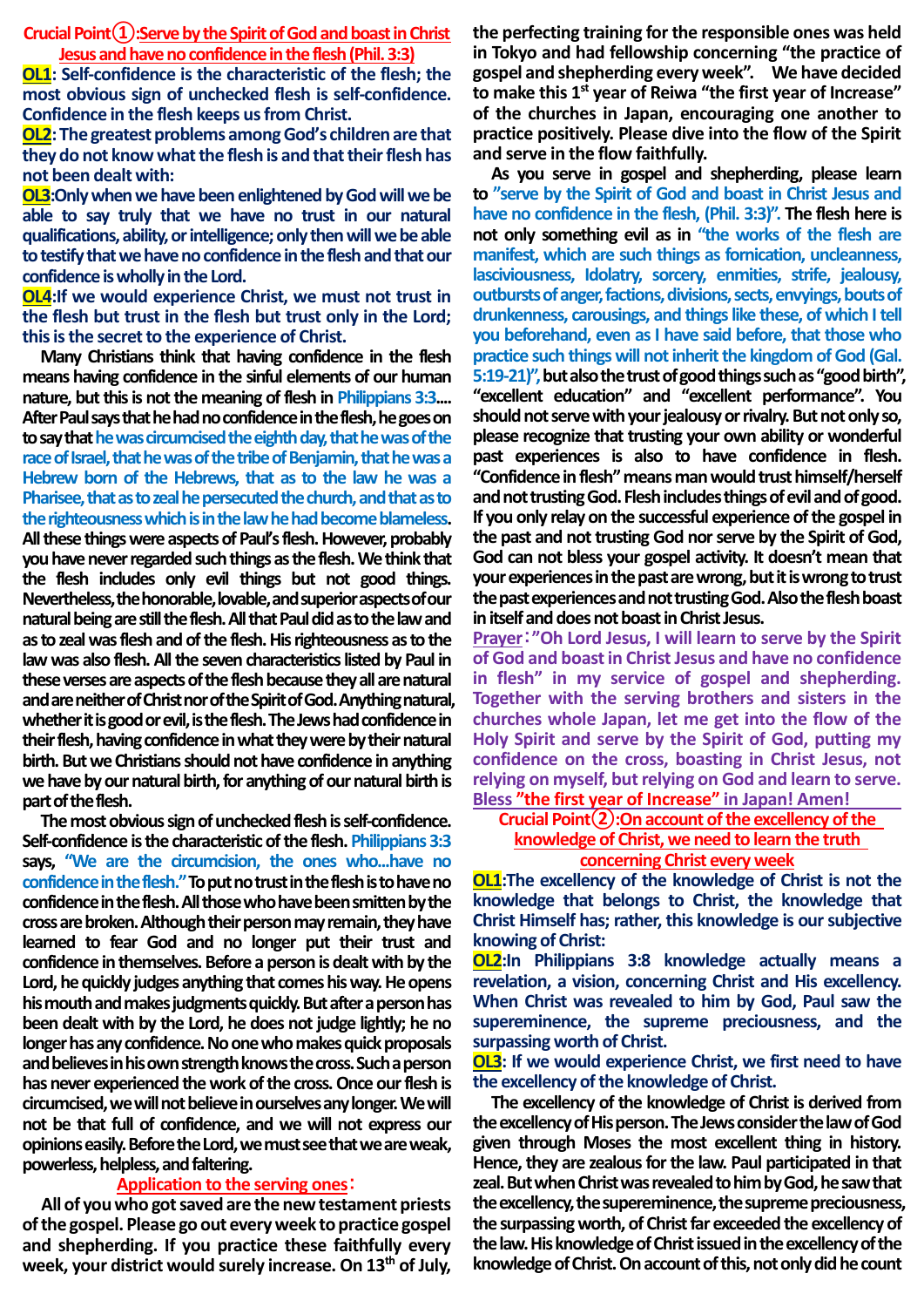**the law and the religion founded on the law to be loss, but he counted all things loss.**

**The excellency of the knowledge of Christ is derived from the excellency of His person. There can be no doubt that in Himself Christ is excellent. But if...we lack the knowledge of Christ's excellency, His excellency will not mean anything to us.**

**Philippians 3:8 speaks of the excellency of the knowledge of Christ....To experience Christ we first need the knowledge of Christ. We must know Him. This chapter stresses very much the knowledge of Christ. Verse 10 says, "To know Him and the power of His resurrection." Therefore, to know Him is crucial to our experience of Him. We cannot experience Him without knowing Him. The knowledge of Christ is excellent, and this knowledge is even an excellency.... We must stress here the knowing of Christ. Christ Himself stressed that He would build His church not upon Himself as the rock but upon the revelation concerning Him. The revelation is for knowing. Without the revelation concerning Christ surely we could not know Him. We need this revelation to know Christ.** 

## **Application to the new ones and young people, college students:**

**New ones and young student brothers and sisters, please learn the truth gradually. Your experience and enjoyment of Christ depend on your knowledge of Christ. Your experience of Christ can not go beyondyour knowledge of Christ.** 

**Please read the basic truth such as "Recovery version Bible", "Life lessons", "Nourishment for new believers", "High gospel", "Crucial points: for new ones and young people, college students on the morning revival material" with brothers and sisters every week in the home meeting, using 10-15 minutes. May the Lord grant you the Spirit of wisdom and revelation and bless the pursuit in your home meetings. By the revelation to know Christ, your experience can be lifted up. Eph. 1:17 That the God of our Lord Jesus Christ, the Father of glory, may give to you a spirit of wisdom and revelation in the**  full knowledge of Him, 18 The eyes of your heart having been **enlightened, that you may know what is the hope of His calling, and what are the riches of the glory of His inheritance in the saints,** 

**For example, Christ became the life-giving Spirit in resurrection. This is for God to dispense Himself into man and build up the church, the Body of Christ. Through this dispensing, the believers are regenerated, renewed, transformed and built up.** 

**To believe into the name of the Lord occurs in a second. For example, among the two rubbers who got crucified together with Lord Jesus, one has repented immediately before his death and received salvation. He was judicially redeemed and saved before God. In fact this robber also reproached the Lord on the cross in the beginning, but he repented at the end. Praise the Lord.** 

## **Matt. 27:44 And in the same way the robbers who were crucified with Him also reproached Him.**

**Luke 23:39 And one of the criminals who were hanged there blasphemed Him, saying, Are You not the Christ? Save Yourself and us! 40But the other, answering, rebuked him and said, Do you not even fear God, since you are in the same judgment? 41 And we justly, for we are receiving what we deserve for what we did, but this Man has done nothing amiss. 42And he said, Jesus, remember me when You come into Your kingdom. 43 And He said to him, Truly I say to you, Today you shall be with Me in Paradise.**

**But the salvation has not only judicial aspect but also the** 

**organic aspect of growth of life and building. This aspect doesn't occur in a second, but takes long time. God is dispensing for the organic salvation based on the judicial redemption. And this dispensing is completely by Christ becoming the "life giving Spirit" in resurrection. Please make sure to understand that Christ is the life giving Spirit and He exists here now as air. From the moment you called the name of the Lord, the Lord is in you. The more you call on the name of the Lord in the spirit and the more you pray, then the more you would be filled up with Christ as the life giving Spirit. If you do not know the truth that Christ is the life giving Spirit, you can not experience the organic salvation.**Ⅰ**Cor. 15**:**45…the last Adam (Christ who became flesh) became a life-giving Spirit.**

Ⅱ**Cor. 3:15 Indeed unto this day, whenever Moses is read, a veil lies on their heart; 16 But whenever their heart turns to the Lord, the veil is taken away.** 

**17And the Lord is the Spirit; and where the Spirit of the Lord is, there is freedom. 18 But we all with unveiled face, beholding and reflecting like a mirror the glory of the Lord, are being transformed into the same image from glory to glory, even as from the Lord Spirit.**

**Prayer**:**"Oh Lord Jesus, I want to know Christ more. So that I would experience Christ more. My Christ is all inclusive and expanding unlimitedly. I can not confine Him in my limited concept nor religious concept. Grant me the Spirit of wisdom and revelation and take away the veils of my concept. I will learn the truth gradually every week. To know Christ is surpassing. The knowledge leads me to experience. Please renew my revelation and knowledge concerning Christ every week. Amen!** 

# **Crucial Point③:Counting all things as loss on account of the**

**excellency of the knowledge of Christ Jesus my Lord**

**Phil. 3:7 But what things were gains to me, these I have counted as loss on account of Christ.**

**8But moreover I also count all things to be loss on account of the excellency of the knowledge of Christ Jesus my Lord, on account of whom I have suffered the loss of all things and count them as refuse that I may gain Christ**

**OL1: "All things" in verse 8 includes the things of religion, philosophy, and culture; Paul suffered the loss of all these things because they were substitutes for Christ, hooks used by Satan to keep people from Christ and the experience of Christ. OL2:** We gain Christ by suffering the loss of all things that were **once a gain for us and by counting them as refuse.**

**We still hold on to our national philosophy and domestic logic. …Holding to our domestic logic and national philosophy deprives us of Christ. In a sense, this drives Christ away from us in our experience. In a subtle, secret, and hidden way, the religious, philosophical, and cultural things occupy the believers, even the best of Christians, and keep them from the experience of Christ. Wherever you may go in the world today, you will find that Christ simply does not have a way with any nationality or group of people. In every part of the world, the national philosophy and the domestic logic are so strong that there is little ground in the believers forChrist.**

**Oh, the subtlety of the enemy needs to be exposed! To some extent at least, we still have within us certain things**  which are a substitute for Christ in a subtle, secret way. These **substitutes mainly involve religion, philosophy, and culture.As a result, we still are not fully andthoroughly occupied by Christ.**  We have not yet counted all things loss on account of Christ.

**We cannot experience Christ if we only drop the worldly,**